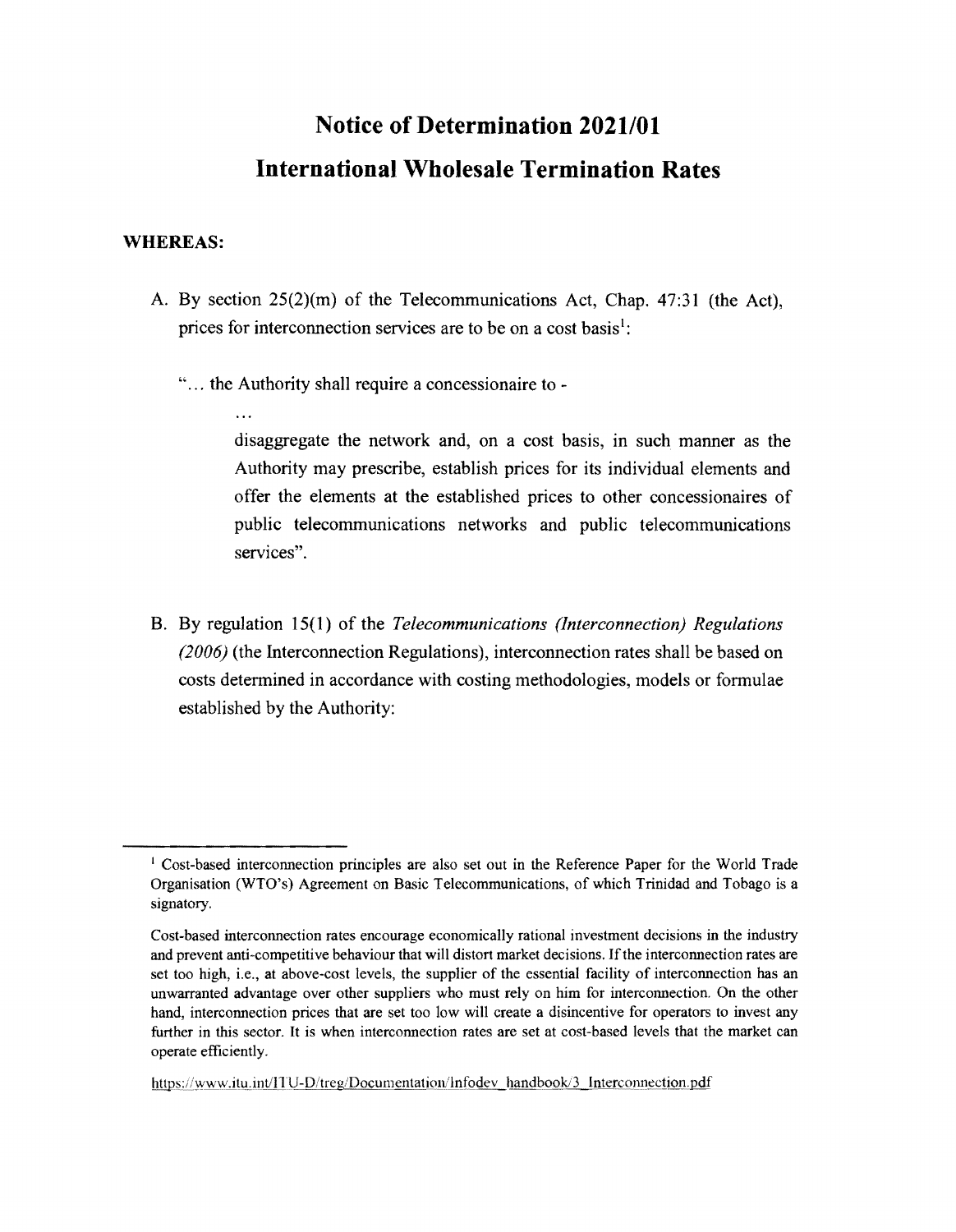"A concessionaire shall set interconnection rates based on costs detennined in accordance with such costing methodologies, models or fonnulae as the Authority may, from time to time, establish".

C. By regulation 15(2) of the Interconnection Regulations, the concessionaire may set interconnection rates with reference to such costing benchmarks where the relevant data for the establishment of the costing methodologies, models or formulae are unavailable within a reasonable time:

"Where the relevant data for the establishment of the costing methodologies, models or fonnulae are unavailable within a reasonable time, the concessionaire may set interconnection rates with reference to such costing benchmarks, as detennined by the Authority, that comport with internationally accepted standards for such benchmarks".

D. By regulation  $5(1)$  of the Interconnection Regulations, interconnection should be provided on non-discriminatory tenns and conditions:

"A concessionaire shall provide interconnection under the same tenns and conditions and of the same quality as it provides for its own networks and services, the networks and services of its subsidiaries and partners, or the networks and services of any other concessionaire to which it provides interconnection".

E. In 2018, the Authority established an Arbitration Panel (the Panel), pursuant to section 82 of the Act, to deliberate on the interconnection disputes between Telecommunications Services of Trinidad and Tobago (TSTT) and Columbus Communications Trinidad Limited (CCTL), and TSTT and Lisa Communications Limited  $(2018 - 2019)^2$ . The Panel issued its Report and Decisions<sup>3</sup> in respect of the said disputes (the Panel Report), which determined

<sup>&</sup>lt;sup>2</sup>https://tatt.org.tt/DesktopModules/Bring2mind/DMX/API/Entries/Download?Command=Core\_Download& Entryl d ::::,JJ258,cPortalld=O&TabId=222

<sup>&</sup>lt;sup>3</sup> https://tatt.org.tt/AboutTATT/RegulatoryFramework/Disputes/Decisions.aspx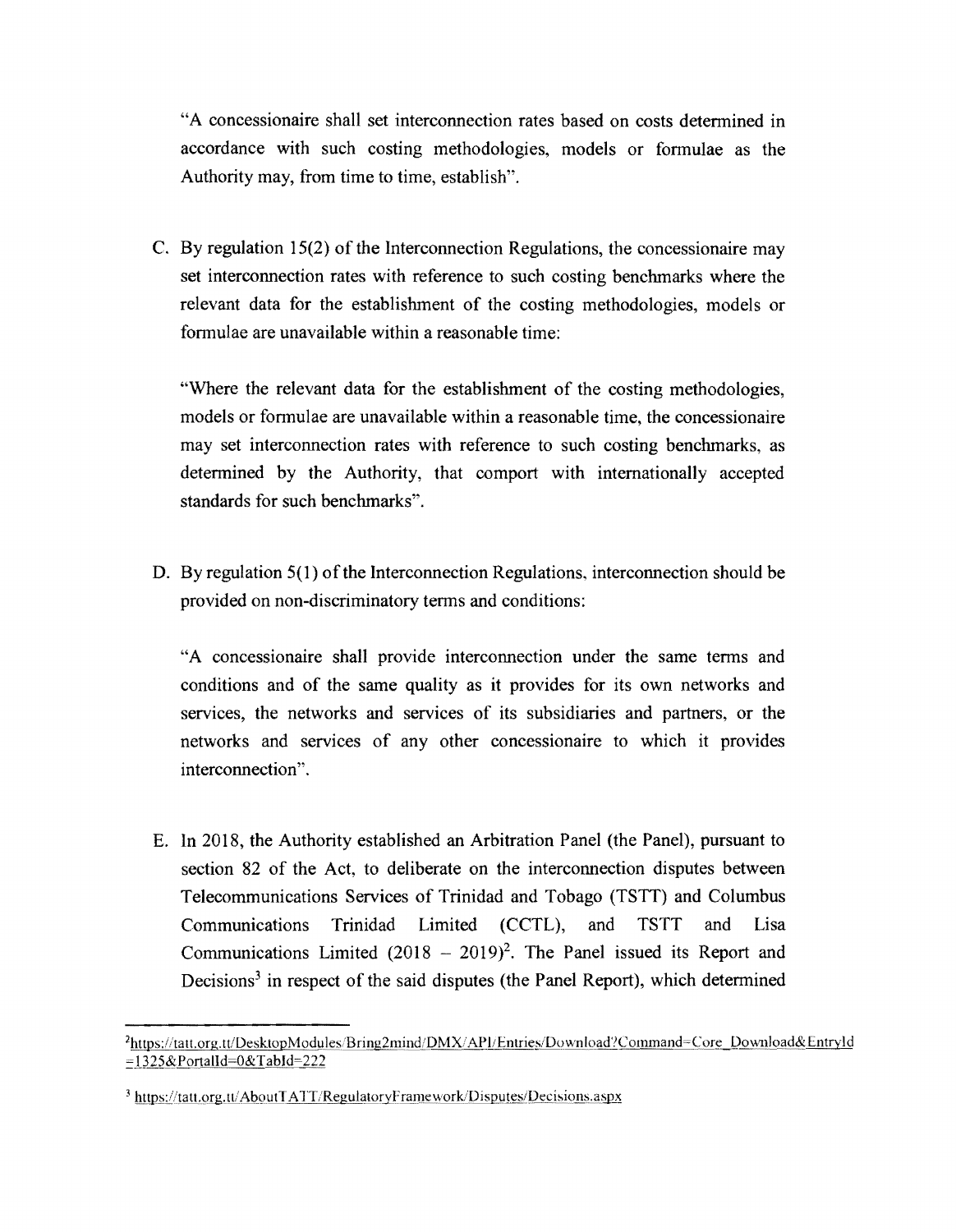that the interconnection rates for fixed and mobile international termination, as set out in the relevant parties 2012 interconnection agreements, would remain in effect until, inter alia, the Authority determines the cost by benchmarks:

"The Panel further holds that these rates for fixed and mobile international termination access services shall remain in effect until-...

(2) The Authority determines the cost offixed and mobile international termination access services by Benchmarks, as per the interim regime;"

In the circumstances, this also includes the SUb-components of domestic termination and respective international carriage charges (see "G" and Table 1 below).

- F. In keeping with regulation  $15(2)$  of the Interconnection Regulations, the Authority conducted an Interconnection Benchmarking Study, 2021, (IBS) (previous studies were conducted in 2017 and 2019) that comports with internationally accepted standards for mobile and fixed domestic and international benchmarks. The IBS underwent two rounds of public consultation and was finalised.
- G. In Trinidad and Tobago, the international mobile termination rate (IMTR) and the international fixed termination rate (IFTR) are each made up of two elements: an international carriage charge (ICC) and a domestic termination charge<sup>4</sup>. However, the ICCs associated with the IMTR and IFTR have been set at different rate levels and are, respectively, referred to as the mobile international carriage charge (MICC) and fixed international carriage charge (FICC).
- H. The Panel Report included an analysis of, and observations on, the MICC and FICC and the IMTR and IFTR. The Authority considered the findings of the Panel Report in determining the recommended costing benchmarks for the MICC and FICC and, by extension, the IMTR and IFTR.

<sup>4</sup> In tariffing tenns, the IMTR is typically referred to as "incoming international call tennination to PLMN service" and the IFTR as "incoming international call termination to PSTN service".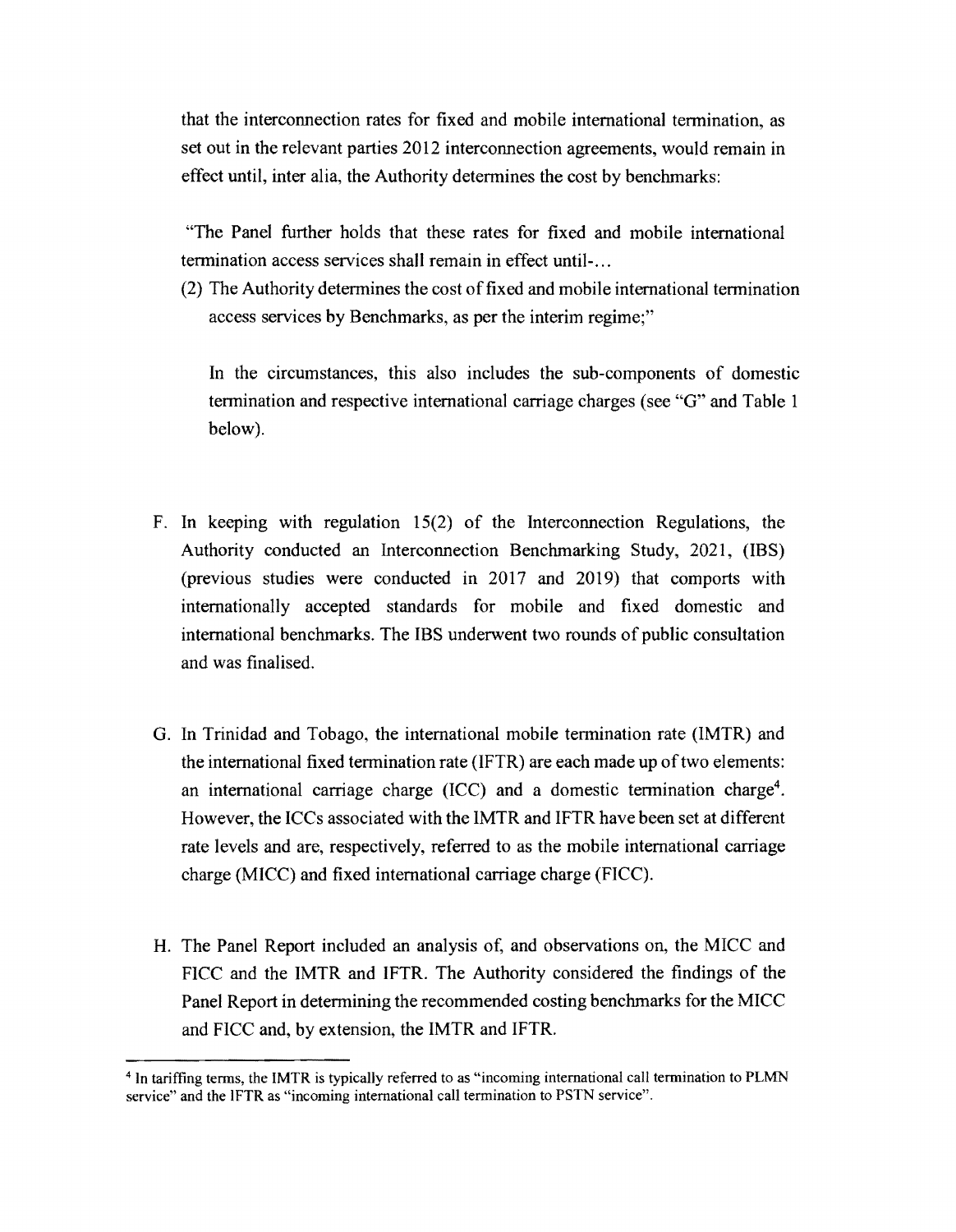## IN THE PREMISES, THE AUTHORITY ISSUES THE FOLLOWING DETERMINATION:

## A. DECLARATION OF INTERNATIONAL WHOLESALE MOBILE AND FIXED TERMINA TION RATES TO BE CHARGED TO LOCAL OPERATORS FOR TERMINATING INTERNATIONAL TRAFFIC<sup>5</sup>

The Authority hereby determines that for the period  $2021 - 2024$ , all relevant concessionaires shall offer international tennination rates for fixed and mobile interconnection services to other operators in Trinidad and Tobago with reference to the recommendations of the IBS, as specified in Table 1 below:

| <b>Interconnection Rates</b>                       | Currency*  | Determined Maxima Rates (maximum rate that<br>can be charged) |                             |                             |
|----------------------------------------------------|------------|---------------------------------------------------------------|-----------------------------|-----------------------------|
|                                                    |            | April 2021 to<br>March 2022                                   | April 2022 to<br>March 2023 | April 2023 to<br>March 2024 |
| International Mobile<br>Termination Rate (IMTR):   | <b>TID</b> | 0.521                                                         | 0.314                       | 0.106                       |
|                                                    | <b>USD</b> | 0.078                                                         | 0.047                       | 0.016                       |
| Domestic Mobile<br><b>Termination Rate</b>         | <b>TTD</b> | 0.200                                                         | 0.134                       | 0.063                       |
|                                                    | <b>USD</b> | 0.0300                                                        | 0.0200                      | 0.0095                      |
| Mobile International<br>Carriage Charge            | <b>TTD</b> | 0.321                                                         | 0.180                       | 0.043                       |
|                                                    | <b>USD</b> | 0.0480                                                        | 0.0270                      | 0.0065                      |
| International Fixed<br>Termination Rate (IFTR):    | <b>TTD</b> | 0.127                                                         | 0.090                       | 0.061                       |
|                                                    | <b>USD</b> | 0.0190                                                        | 0.0135                      | 0.0092                      |
| Domestic Fixed<br><b>Termination Rate</b>          | <b>TTD</b> | 0.0367                                                        | 0.0267                      | 0.0180                      |
|                                                    | <b>USD</b> | 0.0055                                                        | 0.0040                      | 0.0027                      |
| <b>Fixed International</b><br>٠<br>Carriage Charge | <b>TTD</b> | 0.090                                                         | 0.063                       | 0.043                       |
|                                                    | <b>USD</b> | 0.0135                                                        | 0.0095                      | 0.0065                      |

Table 1. Maxima Rates for International Termination Rates

<sup>&</sup>lt;sup>5</sup> This Determination does not apply to international settlement tariffs which are the rates concessionaires may charge foreign carriers for bringing in international traffic. The rate for international settlement is detennined by commercial negotiations between the relevant concessionaires and international carriers.